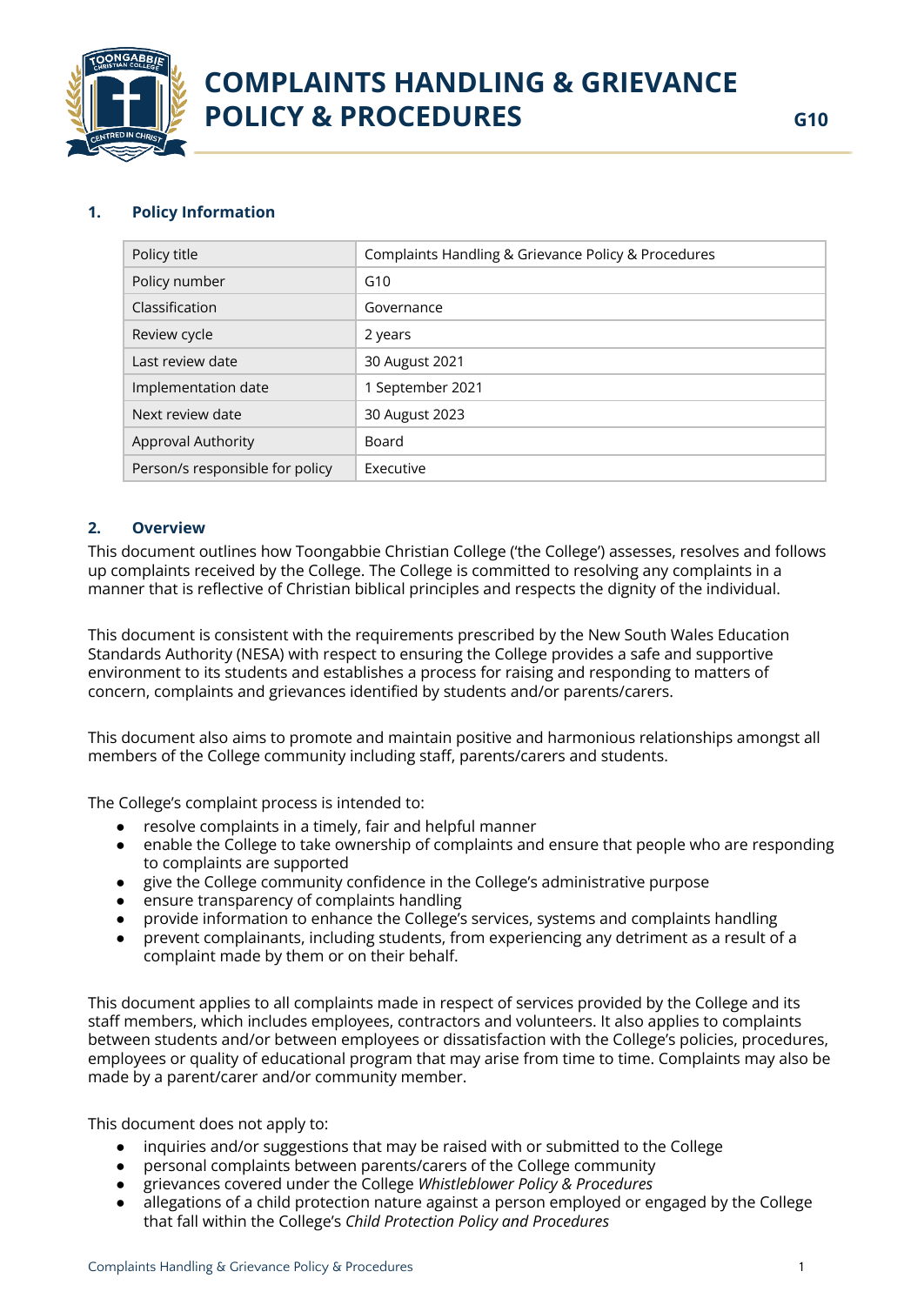- complaints related to matters covered under the College's *Data Breach & Privacy Policy & Procedures*
- complaints related to legal matters (including criminal or civil matters), including requests for payment of damages
- complaints related to ongoing legal proceedings under the jurisdiction of other organisations/statutory bodies including, but not limited to, the Fair Work Commission, the Department of Communities and Justice, the Police or the Office of the Children's Guardian.

Other policies that should be read in conjunction with this Policy include, but are not limited to the following:

- *● Whistleblower Policy & Procedures*
- *● Child Protection Policy & Procedures*
- *● Employee Code of Conduct*
- *Positive Workplace Behaviour Policy & Procedures*
- *● Behaviour Management Policy & Procedures*

For definitions regarding this document, please refer to *Appendix A*.

### **3. Policy**

3.1 A complaint can be:

- 3.1.1 an expression of dissatisfaction made by a member of the College community about any aspect of services provided by the College
- 3.1.2 about the conduct of a staff member of the College
- 3.1.3 in relation to application or non-application of existing practices, policies or procedures
- 3.1.4 a staff complaint about another staff member relating to a range of concerns including breaches of the College's *Positive Workplace Behaviour Policy & Procedures* and the *Employee Code of Conduct*.
- 3.2 A complaint to the College can be either verbal or written.
	- 3.2.1 When a verbal complaint is made to the College, reasonable endeavours will be made to obtain a written summary and signed by the complainant.
	- 3.2.2 The College may require the complainant to provide a formal complaint in writing to the College.
	- 3.2.3 Any formal complaint by a staff member about another staff member must be made in writing.
	- 3.2.4 The College must acknowledge receipt of a formal complaint, in writing, as soon as practicable.
- 3.3 The College treats any and all complaints as serious.
- 3.4 If the College receives an anonymous complaint, it will still deal with the issues that are raised to the extent reasonably possible.
- 3.5 All members of the College community have an obligation to treat others with respect and not raise frivolous, malicious or vexatious complaints.
- 3.6 Complaints are to be preferably informally resolved at the most immediate level possible, that is, directly between the individuals who are party to the complaint.
	- 3.6.1 Wherever possible, staff should attempt to directly resolve a complaint raised by a member of the College community, a consumer or other person by providing relevant information and/or feedback regarding the raised concern.
	- 3.6.2 Staff are also encouraged to attempt to resolve issues and concerns with other staff, face-to-face.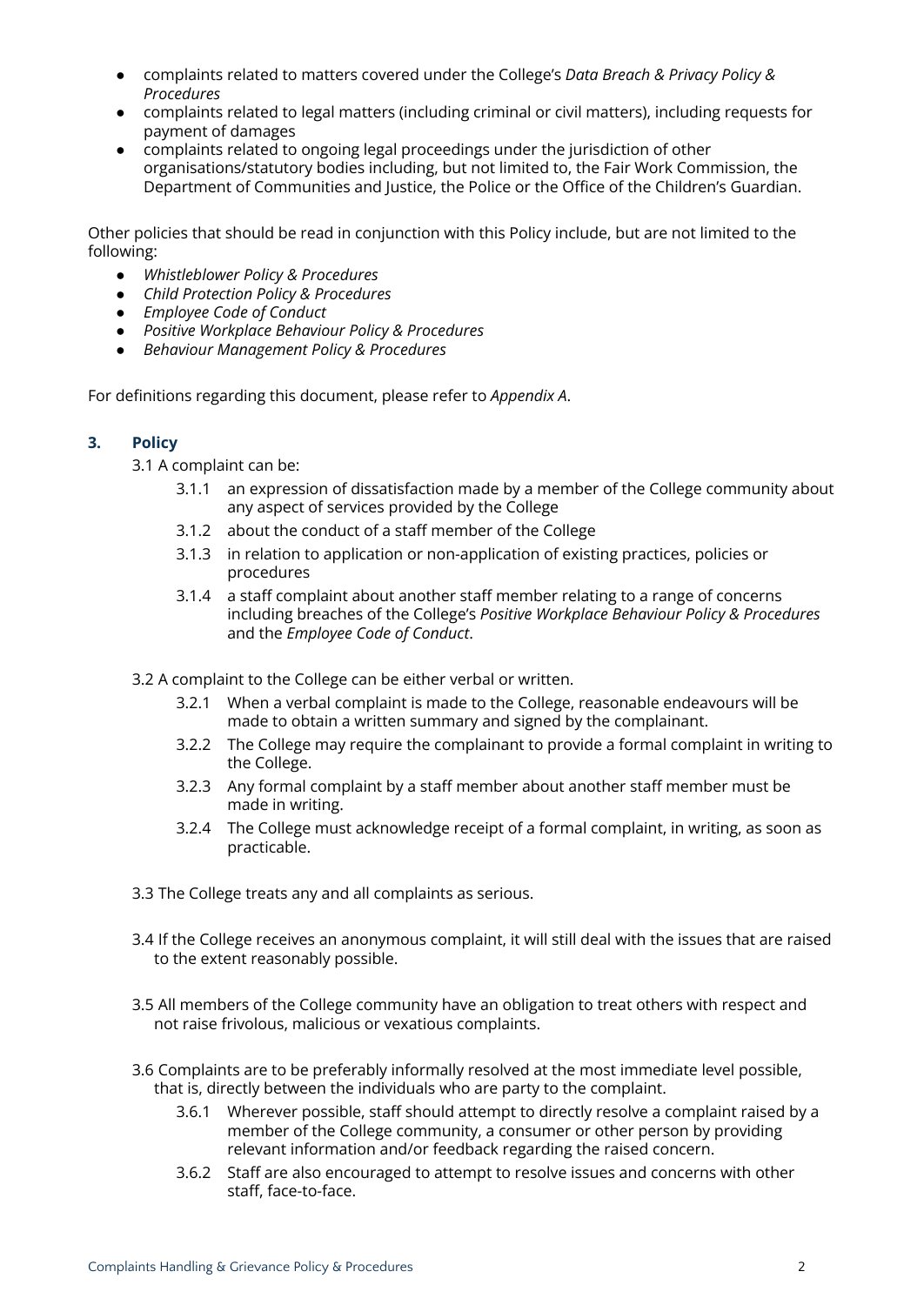- 3.7 If a complaint cannot be resolved directly or face-to-face, it should be referred to an appropriate Complaints Manager, which may be the immediate LIne Manager.
- 3.8 A complaint about the conduct of a staff member towards a student should be raised directly with the Principal/delegate in the first instance. The Principal/delegate:
	- 3.8.1 will assess the complaint to determine whether the complaint is one to be addressed under this Policy or under the College's *Child Protection Policy & Procedures*
	- 3.8.2 must ensure that where there is a risk of significant harm to a student, the matter is reported to the Department of Communities and Justice in accordance with the mandatory reporting obligations under the *Children and Young Persons (Care and Protection) Act 1998* (NSW)
	- 3.8.3 must ensure all allegations of criminal conduct are reported to the Police in the relevant jurisdiction
	- 3.8.4 may refer the complaint to an appropriate member of the Executive, to facilitate enquiries, investigation and resolution consistent with this Policy and the related Procedures stipulated in this document.
- 3.9 If a staff member holds concerns about the conduct of a colleague (other than child protection or serious misconduct concerns), they should raise those concerns directly with the person involved.
	- 3.9.1 When discussing interpersonal matters, staff should:
		- 3.9.1.a Outline the concern/s in a respectful, professional and discreet manner
		- 3.9.1.b Explain the impact the concern is having on them
		- 3.9.1.c Seek agreement on a resolution of the concern.
	- 3.9.2 In instances where a staff member feels uncomfortable to discuss the issue alone, they may seek assistance from a mutually agreed member of staff to assist in the discussion, where appropriate.
	- 3.9.3 Where the matter remains unresolved, the staff member may seek assistance from their manager, or an appropriate member of the Executive to facilitate another conversation with the colleague.
	- 3.9.4 Unless there are extenuating circumstances for delay, such matters should be resolved within five (5) working days of any request for resolution of concerns.
	- 3.9.5 Concerns about a workplace decision, system or policy should be raised directly with the Complaint Manager or the Principal or other appropriate member of the Executive as soon as possible.
	- 3.9.6 When raising concerns under Section 3.6, a staff member should:
		- 3.9.6.a Outline the concern/s in a respectful and professional manner
		- 3.9.6.b Seek an explanation or further information about the decision, system or policy.
	- 3.9.7 Where matters are unable to be resolved or the matter is not appropriate for resolution, a staff member can consider making a formal complaint.
- 3.10 If a complaint is against the Principal, and if it cannot be resolved at the local level, the aggrieved person should contact the Board Chair via email to chair@board.tcc.nsw.edu.au. In such situations, the references in this document relating to the role of the Principal should be read as references to the Board Chair.
- 3.11 Staff members, against whom a complaint has been made, have a right to be informed of the formal complaint/s and provided with an opportunity to respond.
- 3.12 All complaints are handled in a fair, transparent and efficient manner in accordance with the applicable procedures outlined in this document.
	- 3.12.1 There may be circumstances where some steps outlined in this document are not appropriate and the Principal (or the Board Chair, if the complaint is about the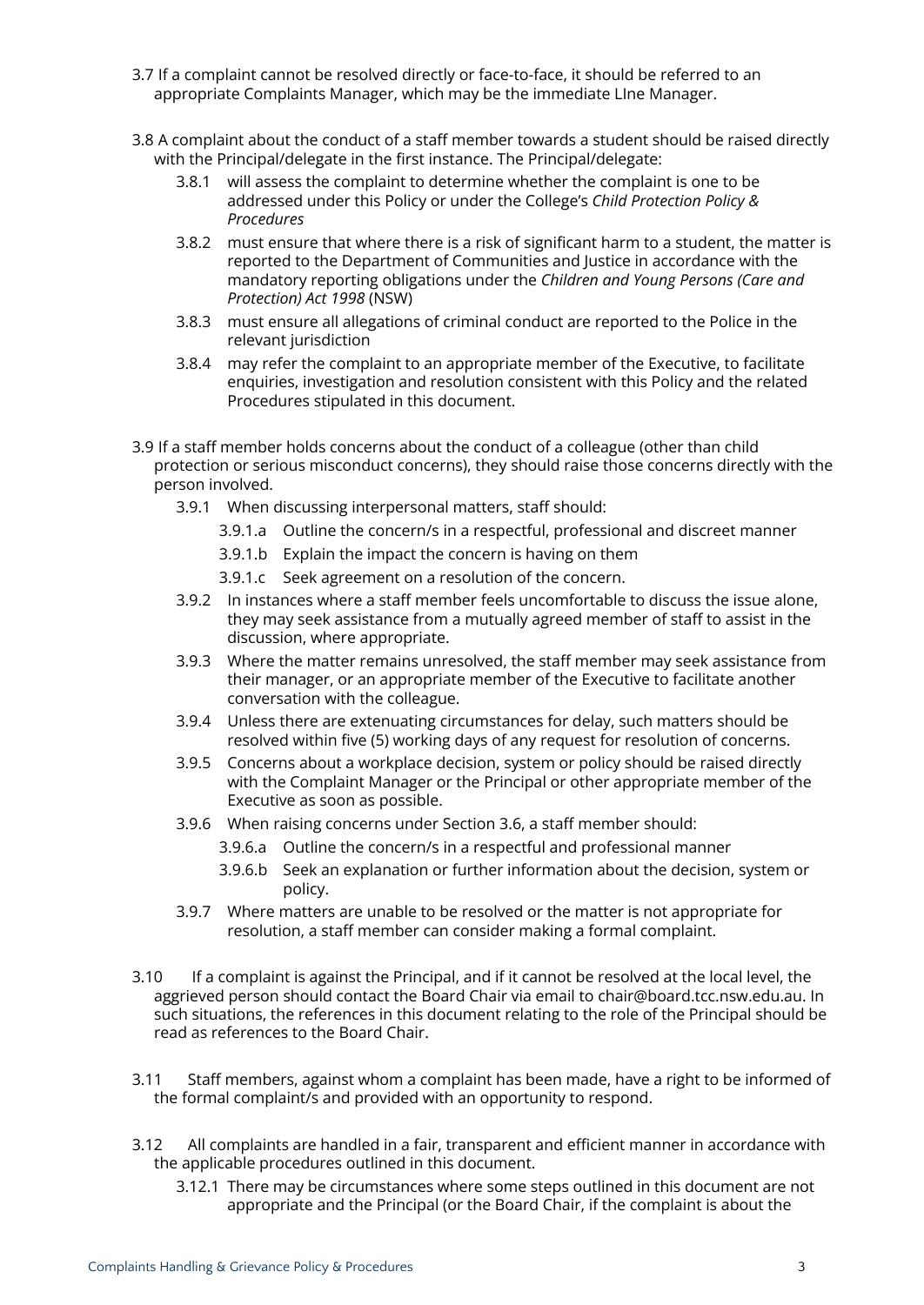Principal), will determine, on a case by case basis, the most appropriate method of handling the complaint.

- 3.12.2 All persons involved in the process, including the complainant, must assist with the inquiries and respond promptly and co-operatively when the person managing the complaint makes any reasonable requests for information.
- 3.13 All persons raising a complaint should be treated with respect, protected from victimisation, kept informed on the status of the complaint and any recommendations that may result from it, unless it would have an unreasonable impact on another individual's privacy or relate to commercially sensitive matters.
- 3.14 The College adopts a restorative practice to resolutions of complaints, unless deemed inappropriate in the circumstances.
	- 3.14.1 In relation to managing complaints and grievances regarding harassment, bullying or discrimination, the College, in assessing the complaint will refer to the College's *Positive Workplace Behaviour Policy & Procedures*, the *Employee Code of Conduct* and the *Behaviour Management Policy & Procedures* and any associated procedures.
- 3.15 All complaints will be handled confidentially, in so far, as permitted under the relevant State and Commonwealth Law.
	- 3.15.1 All parties to a complaint must keep confidentiality about complaints at all times, including after a satisfactory resolution, unless expressly authorised to release information by the College.
	- 3.15.2 If the complaint is about the conduct of a staff member that may be reportable conduct, the matter will be addressed in accordance with the College's *Child Protection Policy & Procedures*.
	- 3.15.3 Any concern about a student's wellbeing or safety may be reported to the appropriate authorities under this Policy as governed by State and Commonwealth Law.
	- 3.15.4 In circumstances where information about a complaint is discussed or released without authorisation, the staff member who released that information could find themselves the subject of disciplinary action for misconduct.
	- 3.15.5 In some circumstances, the College may be unable to preserve confidentiality as it may be obliged to interview persons regarding the complaint and/or notify external agencies of the complaint, including but not limited to, the Police, the Department of Communities and Justice, NSW Education Standards Authority (NESA) and the Office of the Children's Guardian.
- 3.16 A complainant and the relevant parties who are the subject of the complaint are entitled to have a support person at any meeting with any representative of the College about the complaint.
	- 3.16.1 The College maintains the right to determine whether the individuals' preferred support person is suitable.
	- 3.16.2 The College may not approve the attendance of a support person where they are determined by the College to be unsuitable. This includes, but is not limited to, instances where there are reasonable grounds to believe that the support person presents as a risk to the health or safety of another person or their right to information about a child or young person is restricted by law.
- 3.17 The College will keep records of complaints and the resolution outcomes.
	- 3.17.1 The level of detail of records will depend on the level of complexity of the complaint and the level at which the complaint is managed.
	- 3.17.2 All complaint records involving students will be kept until the student turns 25 years old.
	- 3.17.3 All other complaint records will be kept for 7 years.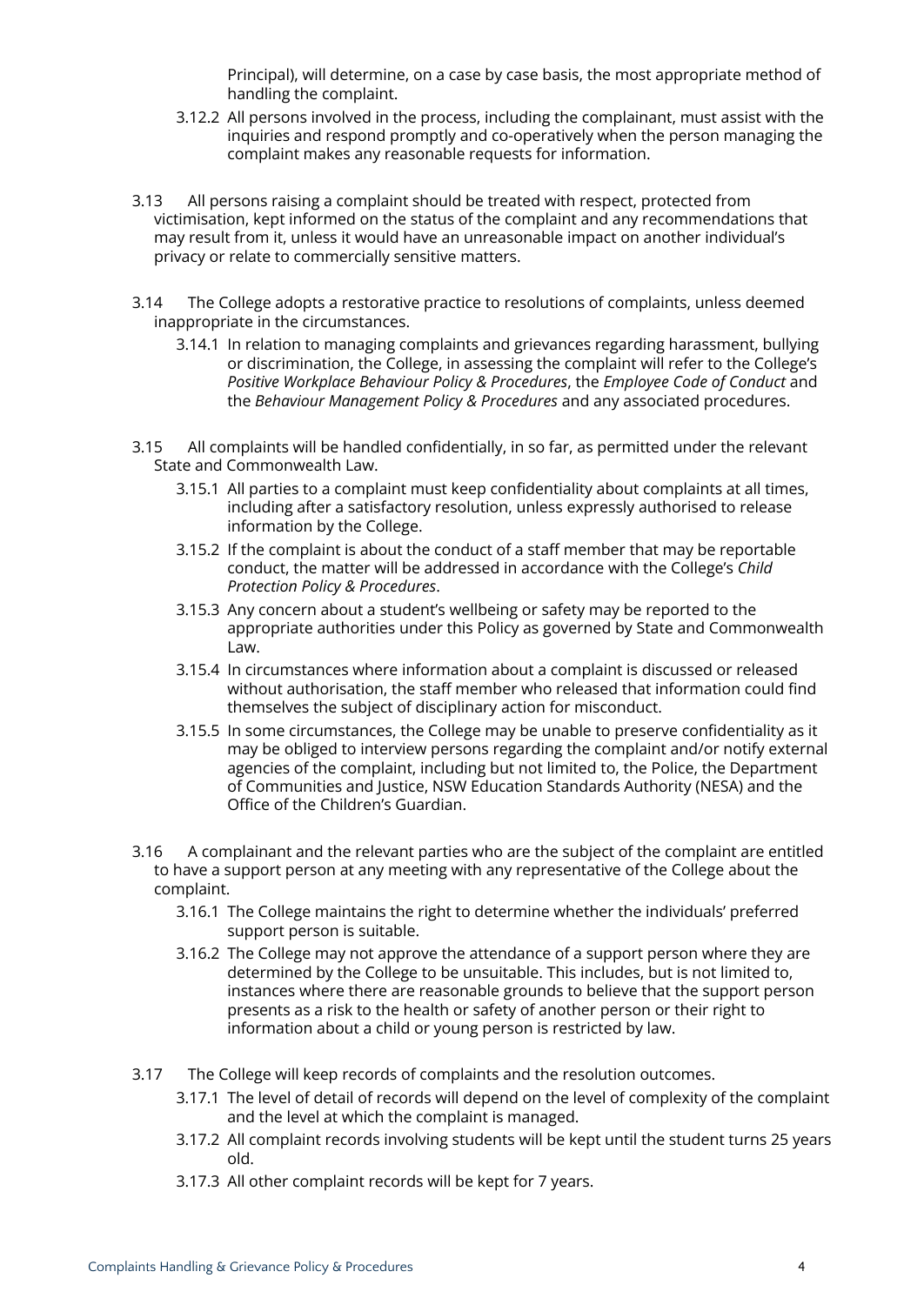- 3.18 The availability of a review is an integral part of the complaints resolution process. A review process, in accordance with Section 4 of this document, is available for significant complaints that have been addressed by an appropriate member of the Executive (with the exception of the Principal) and where the matter remains unresolved.
- 3.19 The Principal is responsible for:
	- 3.19.1 supporting a culture that values complaints and their resolution
	- 3.19.2 reviewing any operational issues arising from complaints
	- 3.19.3 handling certain complaints pursuant to this Policy, as appropriate
	- 3.19.4 supporting staff to handle complaints promptly and responsibly
	- 3.19.5 establishing a system of review and checks and balances with respect to complaint outcomes and management
	- 3.19.6 fostering a workplace that is respectful and productive.
- 3.20 Members of the Executive are responsible for:
	- 3.20.1 managing complaints in accordance with this Policy
	- 3.20.2 escalating high risk and sensitive issues arising from complaints to the Principal
	- 3.20.3 supporting staff and members of the community involved in the complaint process
	- 3.20.4 encourage staff to resolve concerns directly wherever possible.
- 3.21 All staff are responsible for:
	- 3.21.1 complying with this document
	- 3.21.2 maintaining confidentiality and not sharing information with others pertaining to complaints
	- 3.21.3 identifying when complaints are being made and assist people to make complaints, if they wish to do so
	- 3.21.4 responding effectively to individual complaints, when requested
	- 3.21.5 escalating complaints and review of complaints handling to more senior staff if necessary
	- 3.21.6 treating all people with respect including persons making the complaint and any person who is subject of a complaint.

# **4. Procedures**

4.1 Raising a Complaint

- 4.1.1 Complaints can be made in many different ways, including in person, by telephone, in writing and online.
- 4.1.2 All complaints should be treated seriously, dealt with as soon as practicable and conducted in a fair, impartial and professional manner.
- 4.1.3 Parties to a complaint must keep confidentiality about complaints at all times, including after a satisfactory resolution.
- 4.1.4 Informal complaints may be raised by a complainant directly with the person involved, where appropriate.
- 4.1.5 Where the matter has been considered by a member of the Executive and has not been resolved, the request for a review of a significant complaint must be made in writing to the Principal, outlining reasons for the requested review of the decision reached by the member of the Executive.
- 4.1.6 The Principal will consider the request for a review to determine whether the matter should be reviewed.
- 4.1.7 The Principal must communicate the outcome of the request for a review in writing as soon as possible and ordinarily this will be within seven (7) business days from the date of the request, unless there are extenuating circumstances that lead to a reasonable delay and this has been communicated to the complainant.
- 4.1.8 If a review is not agreed to, the original decision will stand.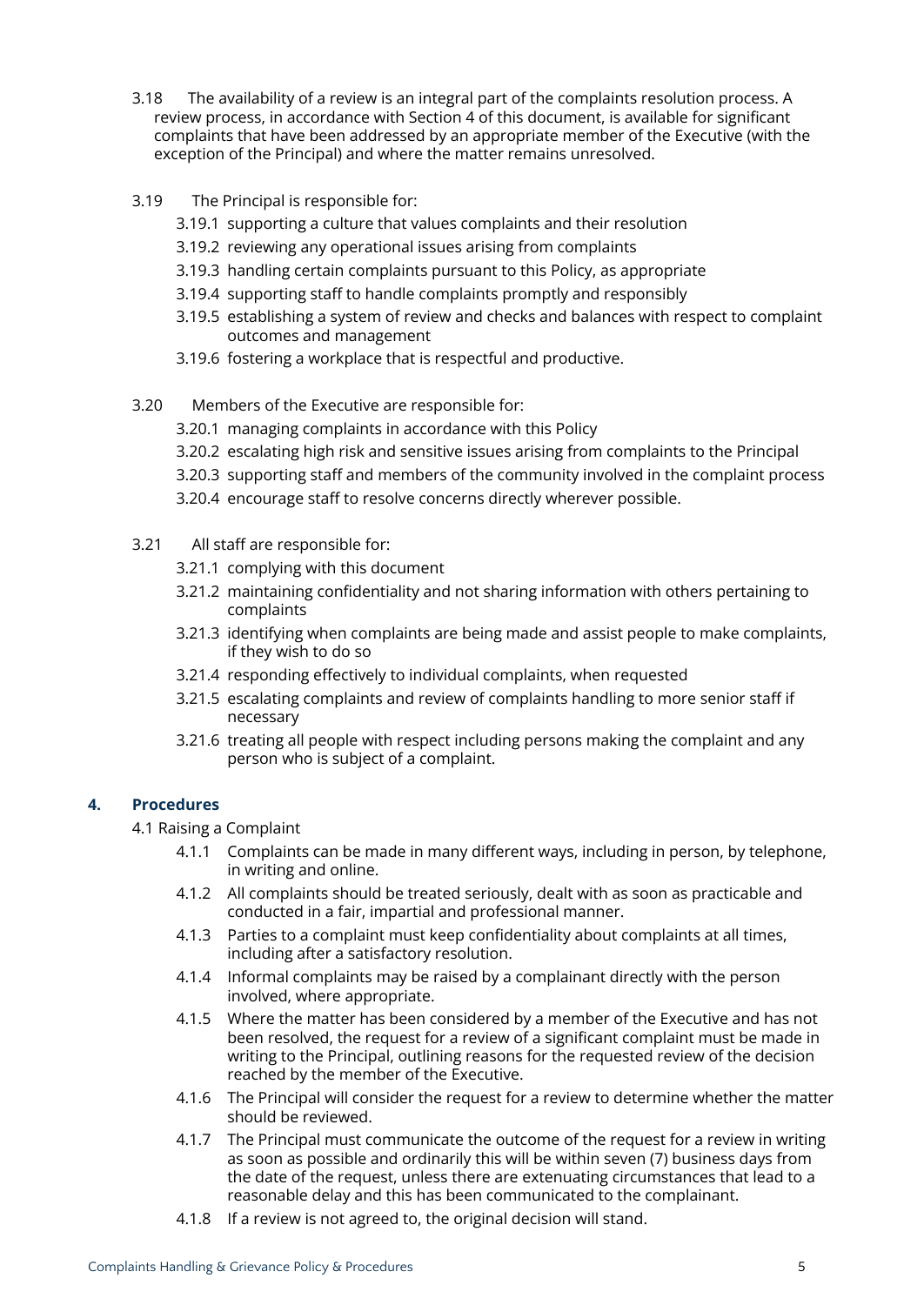- 4.1.9 If a review is agreed to, the Principal will take all reasonable steps to gain relevant information from all parties and will make a determination based on the evidence.
- 4.1.10 Any review process must ordinarily be completed within a reasonable timeframe from the date of the decision reached by the Principal to undertake a review, unless there are extenuating circumstances that lead to a reasonable delay.
- 4.1.11 Complainants must be advised if the review cannot be finalised within thirty (30) days and informed of an anticipated completion date.
- 4.1.12 Where the Principal recommends that the original decision should be modified or changed, the Principal will work with the relevant parties to provide a suitable resolution, based on the findings of their review.
- 4.1.13 Where the Principal makes no recommendation pertaining to the original decision, then the original decision will stand.
- 4.1.14 If the Principal has advised the complainant of the outcome of the review verbally, they should confirm the advice in writing as soon as possible to both the person making the complaint and the person who managed the initial complaint.
- 4.1.15 After the final determination in a review process, the matter will not be reopened unless in the opinion of the Principal or where appropriate, the Board Chair, substantial new information has been presented that could potentially change the outcome.
- 4.1.16 The review process must be documented and stored confidentially.
- 4.1.17 Where it is either not appropriate for the complainant to directly raise an informal complaint or the complainant does not feel comfortable to raise an informal complaint directly with the person involved, the complainant may make a complaint to an appropriate member of the Executive in accordance with *Appendix B*.
- 4.1.18 Formal complaints must be made in writing to the Principal or in circumstances where the complaint is about the Principal, to the Board Chair via email to chair@board.tcc.nsw.edu.au.
- 4.1.19 A formal complaint should outline the following details:
	- 4.1.19.a the parties involved
	- 4.1.19.b the nature and full details of the complaint
	- 4.1.19.c the circumstances giving rise to the complaint
	- 4.1.19.d the current situation
	- 4.1.19.e any steps taken thus far, as applicable
	- 4.1.19.f the outcome/s sought.
- 4.2 Assessing a Complaint
	- 4.2.1 Upon receipt of a complaint, the person receiving the complaint must assess the complaint to identify any immediate health, safety or security risks, child protection concerns or matters that fall outside the scope of this document and escalate to an appropriate member of the Executive or the Principal, as appropriate.
	- 4.2.2 Any identified risks and risk management actions must be documented.
		- 4.2.2.a Risk mitigation strategies may need to be implemented to manage the workplace while the allegations are assessed and/or until there is an outcome to the complaint.
	- 4.2.3 The Principal/delegate will be responsible for assigning an appropriate member of the Executive to investigate a complaint and reply to the complainant in accordance with the situation and after declaration of any conflict of interest.
		- 4.2.3.a Most complaints are best resolved promptly at the local level and may require involvement from the classroom teacher.
		- 4.2.3.b Some complaints will need the involvement of a member of the Executive.
		- 4.2.3.c Few complaints will require a response from the Principal.
		- 4.2.3.d A response will be provided by the Board Chair in very limited and exceptional circumstances and as deemed appropriate by the Principal or the Board Chair.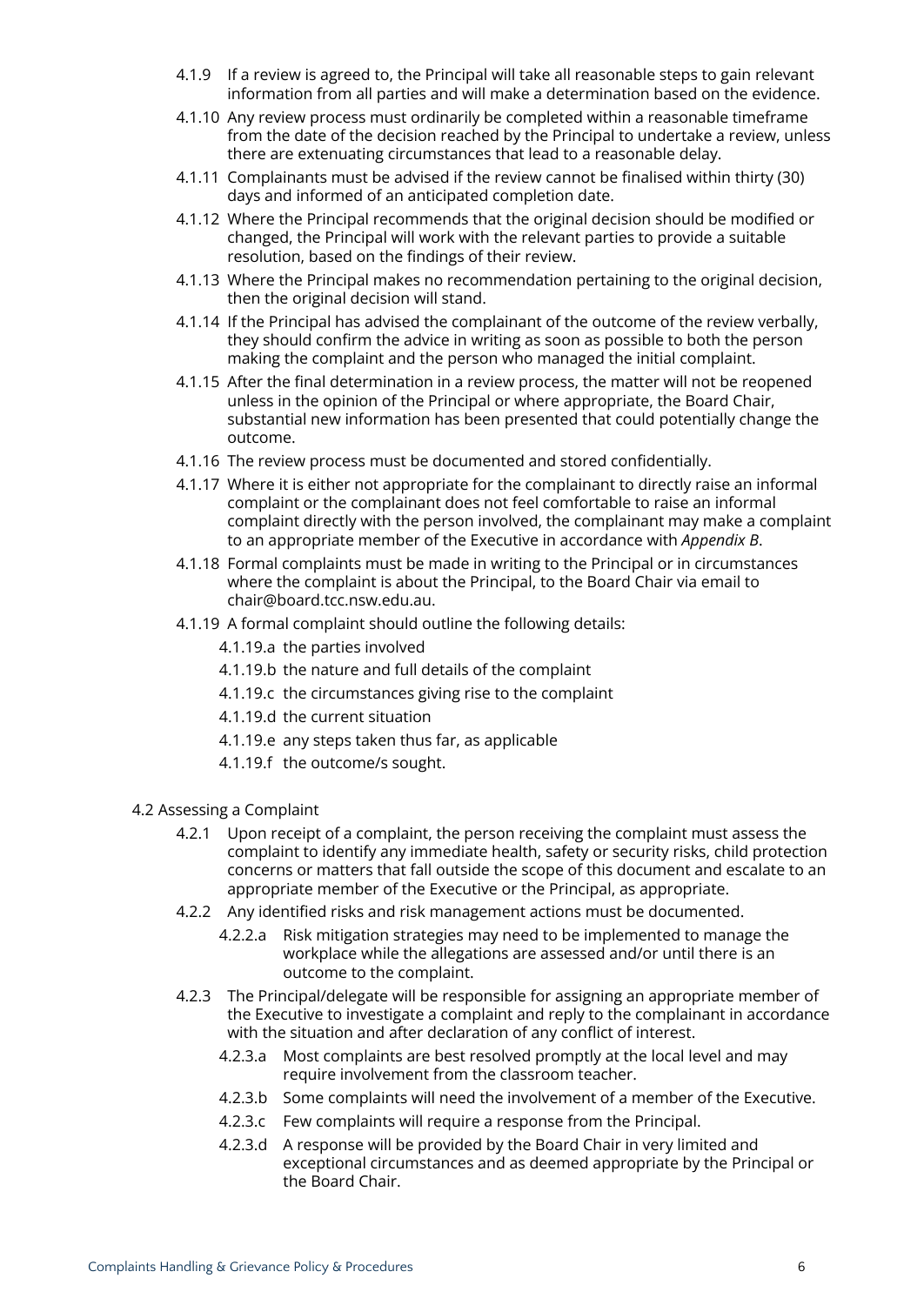- 4.2.4 The College may, at any stage of the process, seek legal or other professional advice and/or refer the matter to an external agency for the purposes of ensuring proper management of complaints.
- 4.3 Managing a Complaint
	- 4.3.1 The person managing the complaint (the Complaint Manager) will acknowledge receipt of the complaint, identify their role, provide their contact details and seek the complainant's consent to obtain their personal information and information pertaining to the complaint.
	- 4.3.2 Where considered necessary, the Complaint Manager will contact the complainant and other persons involved to arrange meetings with them in order to obtain additional information and clarify the concerns in a way that is:
		- 4.3.2.a fair, impartial and thorough
		- 4.3.2.b gives all involved an opportunity to provide information or response, as applicable.
	- 4.3.3 Each complaint is considered on its own merits to determine the most appropriate method of resolution.
		- 4.3.3.a Complaints pertaining to staff conduct towards other staff may constitute misconduct under the College's *Positive Workplace Behaviour Policy & Procedure*.
	- 4.3.4 The Complaint Manager may need to gather additional information including information and/or accounts from witnesses (as applicable), policies and procedures, documents, copies of correspondence and any additional information from the complainant and any person complained about.
	- 4.3.5 The investigative process should be completed in a timely manner and within thirty (30) days from the date of receipt of the complaint, unless there are extenuating circumstances that lead to a reasonable delay.
	- 4.3.6 Complainants must be advised if the matter cannot be finalised within thirty (30) days.
	- 4.3.7 Anyone who has a complaint raised against them must:
		- 4.3.7.a be treated with respect
		- 4.3.7.b be provided with sufficient information about the complaint to be able to adequately respond to the complaint
		- 4.3.7.c have an option to have a support person with them in any meetings
		- 4.3.7.d not victimise the person who raised the complaint
		- 4.3.7.e be kept informed of the status of the complaint.
	- 4.3.8 Following the completion of the investigative process, the Complaint Manager must provide the complainant the outcome in writing and inform them of the review process.
	- 4.3.9 Where the complainant is satisfied with the outcome or accepts the outcome of the investigation, no further action will be required.
	- 4.3.10 Where the complainant seeks a review of the decision, the process outlined in this document must be followed.
	- 4.3.11 There may be circumstances where some of the steps outlined above are not appropriate and the College will determine, on a case by case basis the most appropriate method of handling the complaint.
- 4.4 Possible Remedies and Outcomes
	- 4.4.1 If the complainant is satisfied with the outcome or accepts the outcome of an investigation of a complaint, no further action will be required.
	- 4.4.2 If the complainant is not satisfied with the outcome or does not accept the outcome of the investigation of a complaint, they may seek a review of the decision.
	- 4.4.3 If it is found that the College provided unsatisfactory service to an individual, consideration must be given to an appropriate remedy that may be offered to the complainant.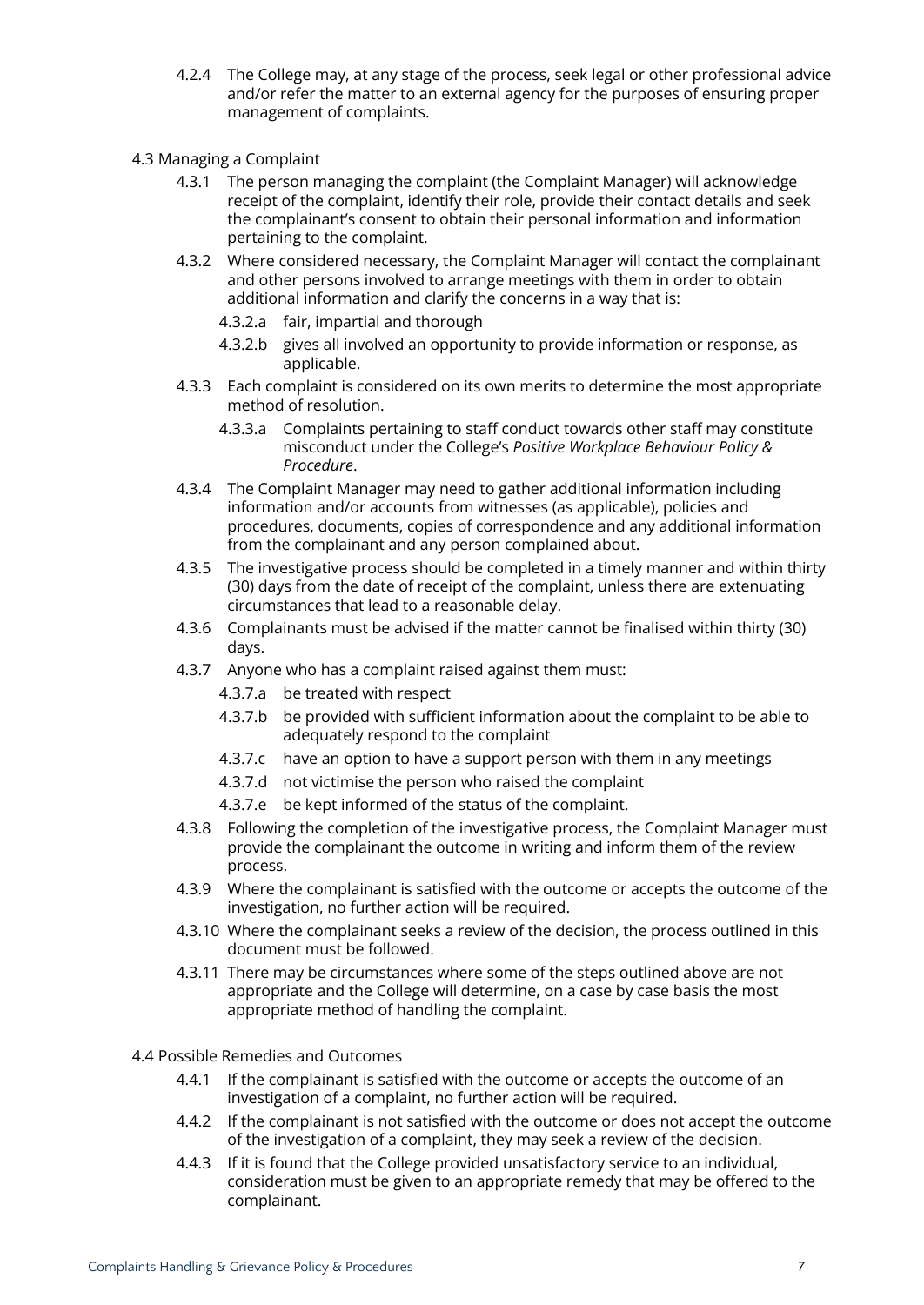- 4.4.4 Possible remedies that may be offered to complainants include, but are not limited to:
	- 4.4.4.a an agreement between the parties
	- 4.4.4.b an apology, verbal or written, as appropriate
	- 4.4.4.c reconsideration of a decision
	- 4.4.4.d amending or retracting documentation
	- 4.4.4.e an offer of non-financial assistance, as appropriate
	- 4.4.4.f amendment to policies or practices to prevent a reoccurrence
	- 4.4.4.g action to modify the behaviour of the staff member who the complaint was about, if applicable.
- 4.4.5 If a complaint is not substantiated (eg if there is insufficient evidence) but some issues arise out of the investigation that are required to be addressed then, possible outcomes include, but are not limited to:
	- 4.4.5.a relevant training for staff and/or students
	- 4.4.5.b monitoring of the behaviour of staff and/or students
	- 4.4.5.c counselling for the aggrieved person
	- 4.4.5.d mediation, where appropriate.
- 4.4.6 If the complaint is proven to be false and is found to be frivolous, malicious or vexatious, or if there is evidence that the complaint was made with the intent of causing distress to the person subject of the complaint, the following are possible outcomes include, but are not limited to:
	- 4.4.6.a counselling for the person who made the complaint
	- 4.4.6.b a written apology from the person who made the complaint
	- 4.4.6.c an official warning
	- 4.4.6.d referral for disciplinary action, where appropriate.
- 4.4.7 Outcomes in a workplace complaint will depend on:
	- 4.4.7.a the seriousness of the complaint issues;
	- 4.4.7.b the probative value of any information gathered
	- 4.4.7.c any reasonable outcome/s suggested by the staff involved
	- 4.4.7.d any relevant workplace issues.
- 4.4.8 Where an outcome from the complaint process requires action, an implementation plan must be devised identifying the person/s responsible for the outcome and any timeframes for implementation and/or monitoring.

### 4.5 Record Keeping

- 4.5.1 A full and adequate file must be kept for all complaints, which must be stored confidentially.
- 4.5.2 Access to the file is only in accordance with the College's *Data Breach & Privacy Policy & Procedures*, applicable State or Commonwealth legislation or for appropriate professional reasons by authorised persons.
- 4.5.3 The level of detail of records will depend on the level of complexity of the complaint. At a minimum, all Complaint Managers should document:
	- 4.5.3.a the key steps taken to manage the complaint
	- 4.5.3.b information gathered
	- 4.5.3.c outcome/s of the complaint, including whether any complaints were substantiated and the outcome actions, if any
	- 4.5.3.d steps taken to implement, follow up and monitor outcomes.
- 4.5.4 A register of complaints and outcomes will be kept at the College.

#### **5. References**

●Prepared in consultation with Integroe Partners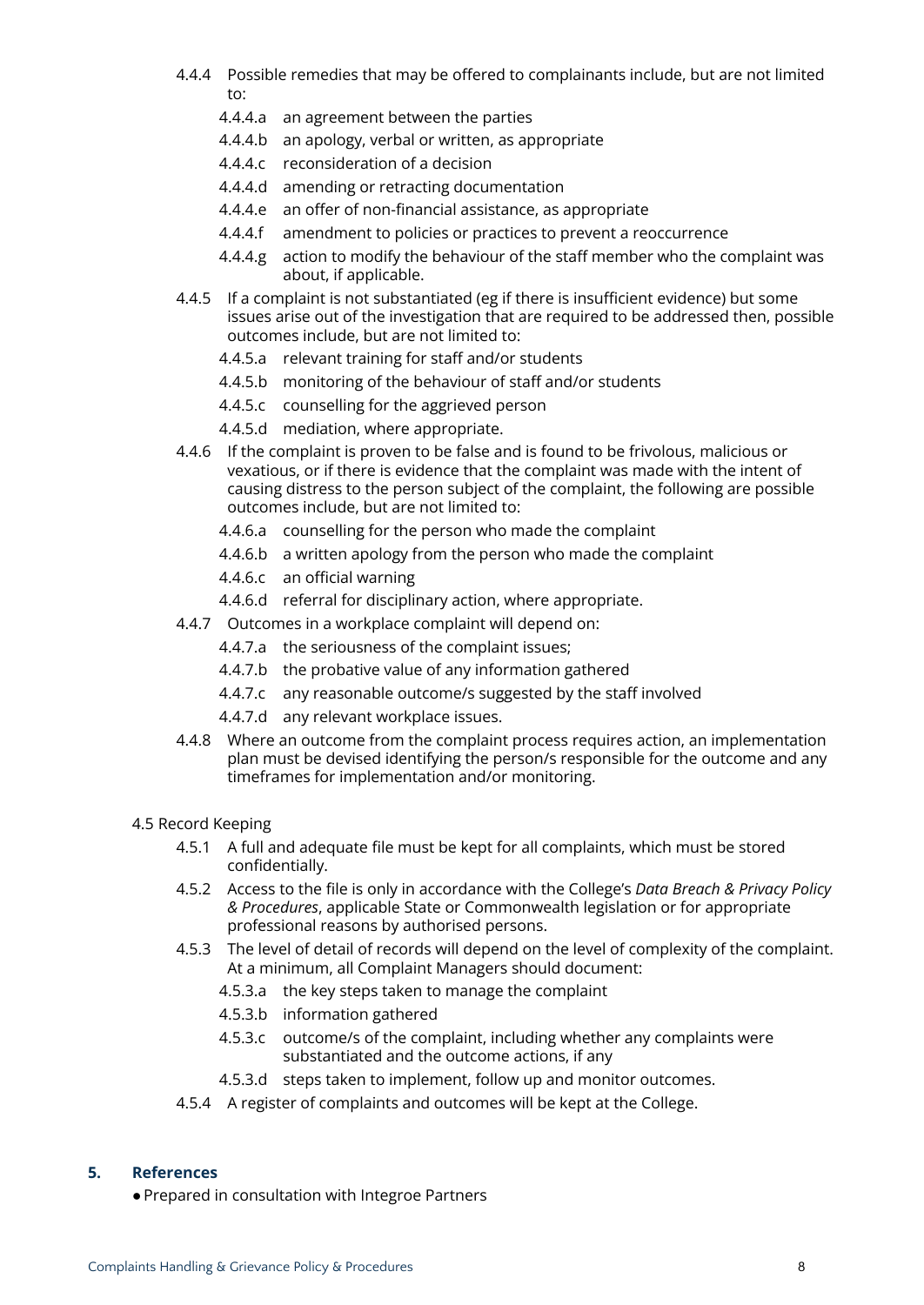

**EXPLANATORY NOTES & DEFINITIONS G10: APPENDIX A**

**College** refers to 'a responsible person' being an 'office-bearer' acting within the due authority invested in them on behalf of the Company.

**Complaints Manager** a person appointed relevant to the nature of the complaint received.

**Confidentiality** means that information obtained during the course of investigation of complaints will be treated as confidential. Members of the Executive may exercise their discretion as to how information is shared and with whom, where appropriate.

**Inquiry** is a question raised by a student, parent/carer, member of the community, staff about the services provided by the College. While inquiries are generally considered as someone seeking information, it can also be considered a complaint.

**Mediation** is a process where an independent person (either internal or external to the organisation) assists parties to resolve their differences or disputes. It is generally a more structured process than self-resolution or managerial assistance. However, it is still conducted in an informal manner, and all parties are encouraged to speak openly and respectfully about the issues to assist in obtaining a resolution.

**Restorative Practice** is an approach that puts the reparation of harm done to relationships and people over and above the need for assigning blame and dispensing punishment where someone has caused offence. It is not appropriate in every case.

**Procedural Fairness** is a basic right of all individuals dealing with authorities. Procedural fairness is generally recognised as having two essential elements:

The right to be heard which includes:

- $\bullet$  the right to know why the action is happening:
- the right to know the way in which the issues will be determined;
- the right to know the allegations in the matter and any other information which will be taken into account; and
- the right of the person against whom the allegations have been made to respond to the allegations.

The right of a person to an unbiased decision which includes:

- the right to impartiality in the investigation and decision making phases; and
- the right to an absence of bias by the decision maker.

**Significant Complaint** is a complaint that due to the complexity of circumstances and the interrelationships of factors has been assessed by a member of the Executive as significant. Examples of such complaints include, but are not limited to, a significant breakdown of relationships between the parties requiring more senior intervention; the matter is likely to impact on the future wellbeing of the student; or there are potential legal or criminal implications.

**Substantial New Information** is a threshold required to show that the new information has the potential to alter the previous decision reached in a complaint by a member of the Executive, if found to be credible. Factors to be considered could include:

- whether the process associated with management of complaints was appropriately followed
- the emergence of a new witness or new documents relating to the same issue
- the discrediting or retraction of previous information that was pertinent to the previous determination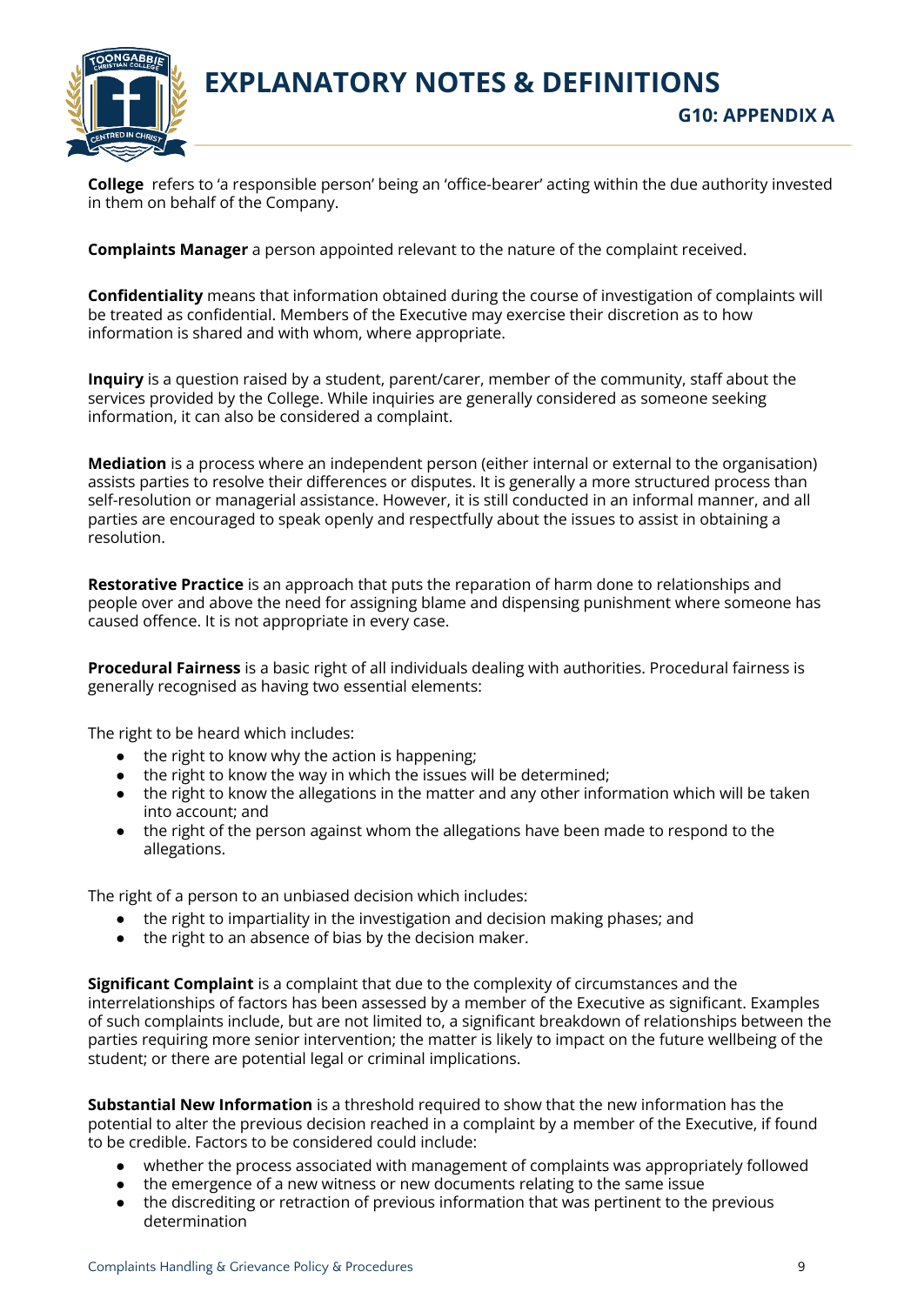● revelation of a conflict of interest.

**Suggestion** is an idea or plan that is put forward to the College for consideration.

**Support Person** is someone that a person can nominate to attend a meeting with them to provide emotional support and reassurance. A support person is not an advocate and cannot speak on behalf of the person they are supporting in the meeting. There may be circumstances where it may not be appropriate for a particular person to take on the role of a support person. The role of a support person includes:

- observing the meeting and assisting with clarifying the process, where appropriate
- respecting and maintaining the confidentiality of the matters discussed at all times
- taking notes to assist
- providing emotional support including requesting a break if required.

**Workplace Complaint**, which can also be known as a grievance, is a clear statement, written or oral, raised by a staff member regarding a genuine work-related concern. Management of workplace complaints is not the same as performance management. Workplace complaints are matters identified by individual staff members while performance management is poor performance or misconduct being managed by the employer.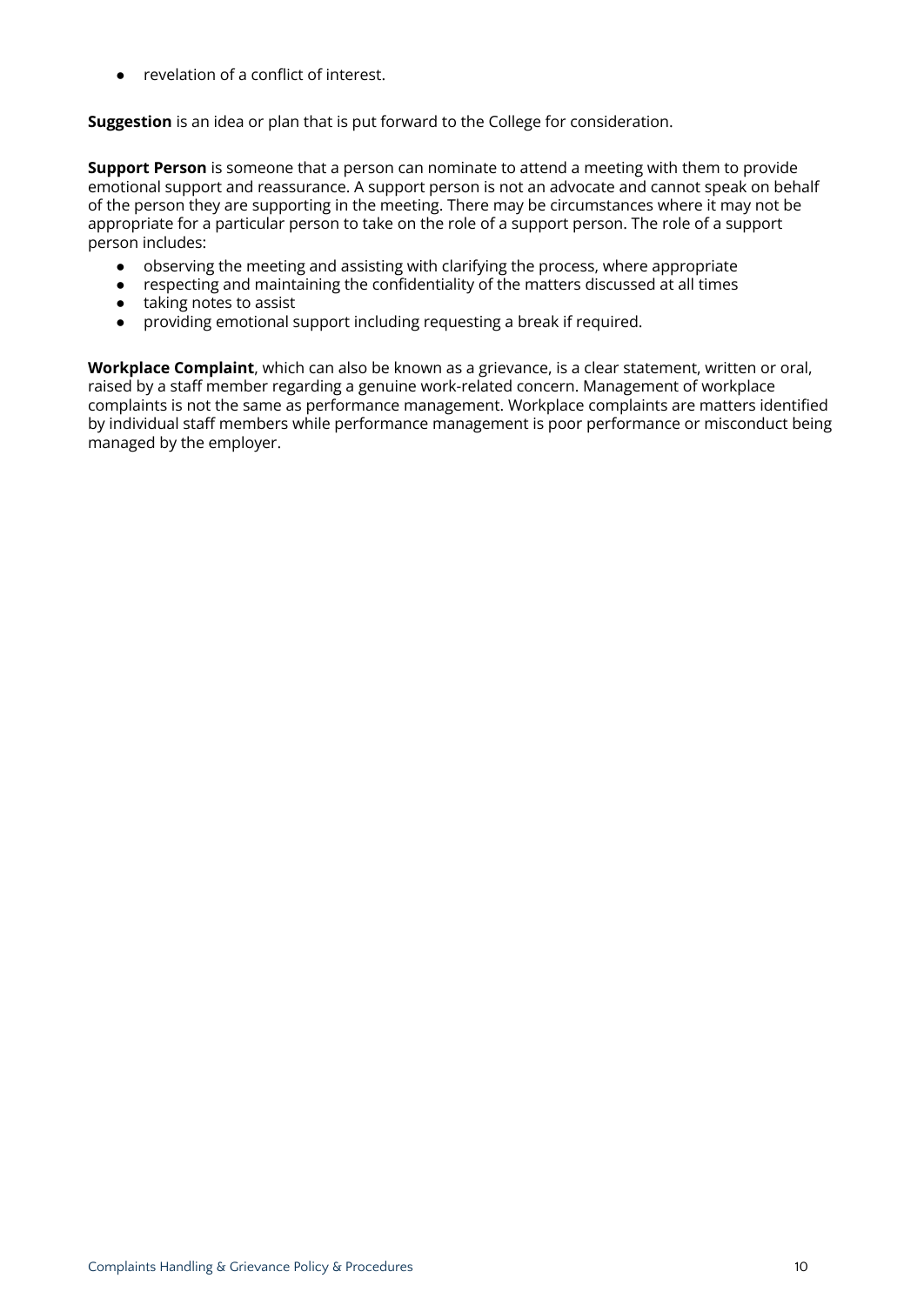

**HIERARCHY OF CONTACT**

The following Hierarchy of Contact pertains to all matters, with the exception of Staff Workplace Complaints.

## **Primary**

| Initial question or concern                                  | Contact the child's classroom teacher                                                                                |
|--------------------------------------------------------------|----------------------------------------------------------------------------------------------------------------------|
| Significant/ongoing concern                                  | Contact either the Head of Junior Primary or Head of Senior<br>Primary                                               |
| Serious and ongoing concern<br>or emergency family situation | Contact the Deputy Principal Primary. If required, the<br>Principal will be informed by the Deputy Principal Primary |

# **Secondary**

| Initial question or concern                                         | Contact the child's Family Group/Home Room teacher or<br>Subject teacher                                                    |
|---------------------------------------------------------------------|-----------------------------------------------------------------------------------------------------------------------------|
| <b>Significant/ongoing concern</b><br>(wellbeing)                   | Contact the relevant Dean of Students                                                                                       |
| Significant/ongoing concern<br>(academic)                           | Contact the relevant Head of Faculty                                                                                        |
| Significant/ongoing concern not<br>resolved (academic)              | Dean of Curriculum Secondary                                                                                                |
| <b>Serious and ongoing concern</b><br>or emergency family situation | Contact the Deputy Principal Secondary. If required, the<br>Principal will be informed by the Deputy Principal<br>Secondary |

### **Other Services**

| Initial question or concern<br>(Extra-Curricular & Sport) | Contact the teacher organising the Extra-Curricular or Sport |
|-----------------------------------------------------------|--------------------------------------------------------------|
| <b>Significant/ongoing concern</b>                        | Contact the Head of Primary Operations/Head of Sport         |
| (Co-Curricular & Sport)                                   | Secondary                                                    |
| Serious and ongoing concern not                           | Contact the relevant Deputy Principal. If required, the      |
| resolved (Co-Curricular & Sport)                          | Principal will be informed by the Deputy Principal           |

| Initial question or concern<br>(OOSH)              | Contact the OOSH Coordinator                                                          |
|----------------------------------------------------|---------------------------------------------------------------------------------------|
| Significant/ongoing concern<br>(OOSH)              | Contact the Deputy Principal Primary                                                  |
| Serious and ongoing concern not<br>resolved (OOSH) | If required, the Principal will be informed by the Deputy<br><b>Principal Primary</b> |